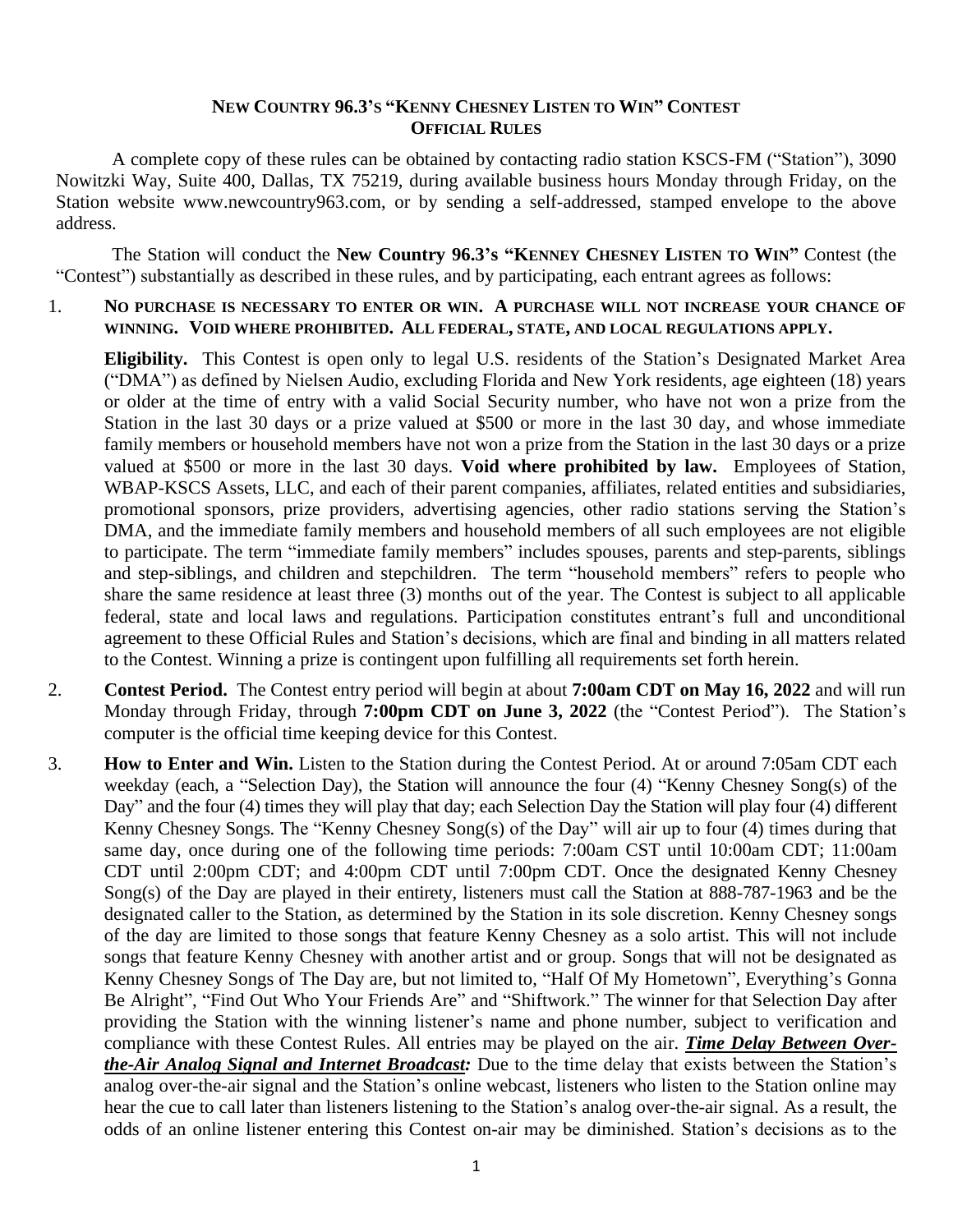administration and operation of the Contest and the selection of the potential winners are final and binding in all matters related to the Contest. Failure to verify the winner's eligibility may result in disqualification and forfeiture of the prize. Unclaimed prizes may not be awarded. There will be sixty (60) cues-to-call during the Contest Period (a minimum of four (4) for each of the fifteen (15) Selection Days). **LIMIT ONE** PRIZE PER PERSON.

- 4. **Verification of Potential Winner.** THE ELIGIBILITY OF ALL POTENTIAL CONTEST WINNERS IS SUBJECT TO VERIFICATION BY STATION WHOSE DECISIONS ARE FINAL AND BINDING IN ALL MATTERS RELATED TO THE CONTEST. The potential winner must continue to comply with all terms and conditions of these Official Rules, and winning is contingent upon fulfilling all requirements. The potential winner may be notified by email and/or telephone call after the date of random drawing and/or winner determination. The potential winner will be required to sign and return to Station, within three (3) days of the date notice is sent, an affidavit of eligibility and a liability/publicity release (except where prohibited) to claim the prize, if applicable. A winner who returns the affidavit of eligibility and liability/publicity release will be deemed to have accepted the contest prize and thereafter will not be permitted to rescind their acceptance of the prize and/or return the prize. If a potential winner cannot be contacted, fails to sign and return the affidavit of eligibility and/or the liability/publicity release within the required time period (if applicable), or if the prize or prize notification is returned as undeliverable, potential winner forfeits prize. In the event that the potential winner of a prize is disqualified for any reason, Station may award the applicable prize to an alternate winner by random drawing from among all remaining eligible entries. Unclaimed prizes may not be awarded.
- 5. **Prizes.** Sixty (60) prizes will be awarded in this Contest. Each winner will receive: two (2) tickets to see Kenny Chesney at AT&T Stadium in Arlington, TX on Saturday, June 4th, 2022.

The approximate retail value ("ARV") of each prize is two hundred dollars (\$200.00).

# **TOTAL ARV OF ALL CONTEST PRIZES IS: TWELVE THOUSAND DOLLARS (\$12,000.00).**

6. **Grand Prize.** One (1) prize will be awarded in this Contest. The grand prize winner will receive: six (6) tickets to a private suite at AT&T Stadium for the Kenny Chesney concert on Saturday, June  $4<sup>th</sup>$ , 2022.

**TOTAL ARV OF ALL CONTEST PRIZES IS: THREE THOUSAND THREE HUNDRED DOLLARS (\$3,330.00).**

**For entry to the prize event(s), each event attendee may be required to show valid proof of vaccination against the COVID-19 virus and/or valid proof of a negative test for the COVID-19 virus within 72 hours (or such other time as the event organizers require) prior to the event(s). Attendees are encouraged to check event organizers' website prior to attending the event for upto-date information on event attendance requirements.**

Winner is responsible for all taxes associated with prize receipt and/or use. Odds of winning a prize depend on a number of factors including the number of eligible entries received during the Contest Period and listeners participating at any given time.

There is no substitution, transfer, or cash equivalent for prizes, except that the Station may, in its sole discretion and to the extent permitted by law, substitute prizes of comparable value or cash. The prizes are expressly limited to the item(s) listed above and do not include taxes, gratuities or any other expenses. Any tickets and/or gift certificates/cards awarded as part of a prize will be subject to the terms and conditions set forth by the issuer and are valid only on the date(s) printed on the tickets or gift certificates/cards. Other restrictions may apply.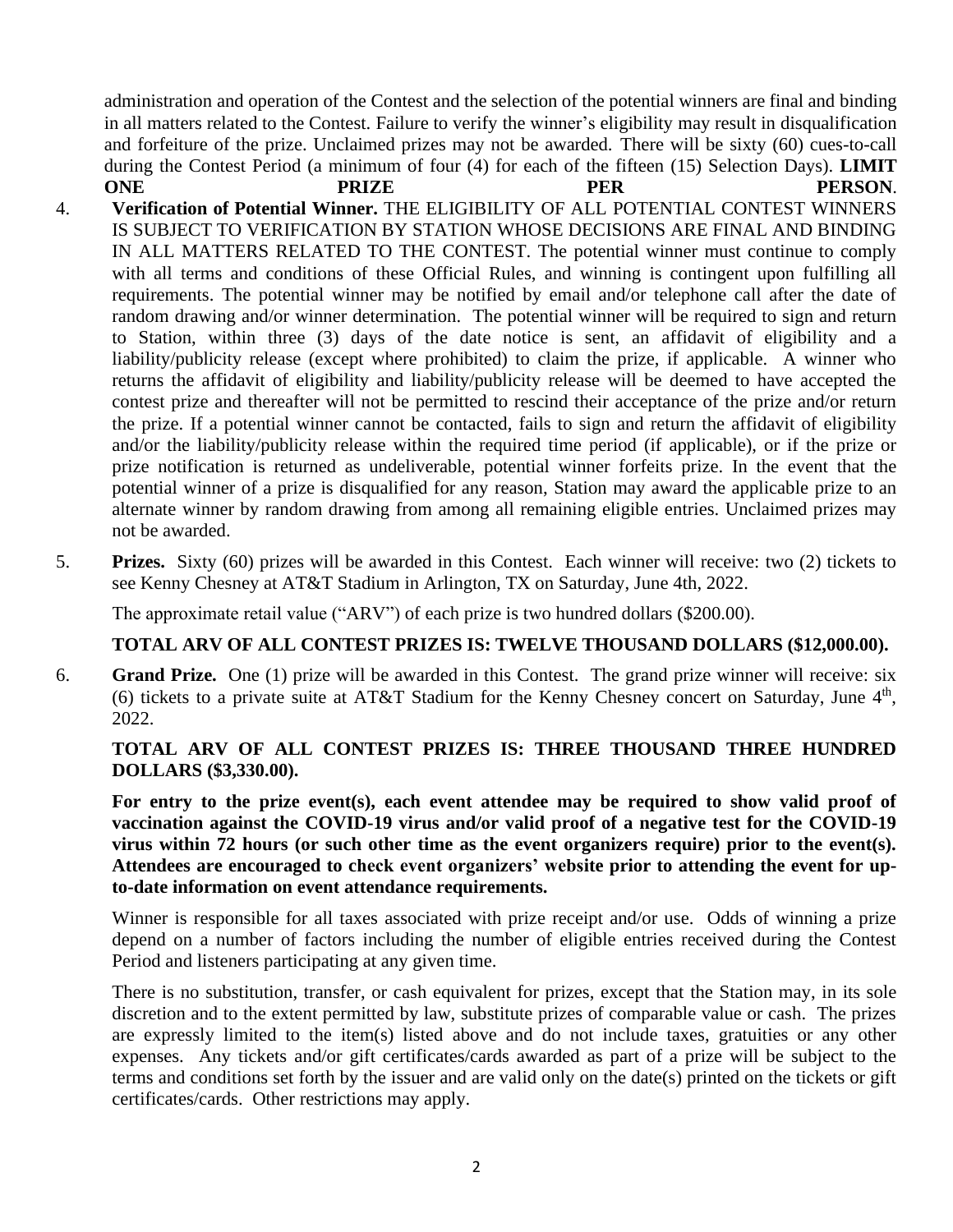If any prize or a portion of any prize is postponed, cancelled, or otherwise unavailable due to disease, epidemic, pandemic, quarantine, any acts of government and/or any reason that is beyond the control of Station or any Sponsor, then no substitution shall be provided. Station and any Sponsors make no representation or warranty about the safety of any prize. By accepting and using a prize, each winner acknowledges and assumes all risks of accepting and using the prize, and any other risks associated with the prize.

- 7. **Entry Conditions and Release.** By entering, each entrant agrees to: (a) comply with and be bound by these Official Rules and the decisions of the Station, which are binding and final in all matters relating to this Contest; (b) release and hold harmless Station, Cumulus Media New Holdings Inc., and each of their affiliated companies, participating sponsors, the prize suppliers and any other organizations responsible for sponsoring, fulfilling, administering, advertising or promoting the Contest, and each of their respective past and present officers, directors, employees, agents and representatives (collectively, the "Released Parties") from and against any and all claims, expenses, and liability, including but not limited to negligence and damages of any kind to persons and property, including but not limited to invasion of privacy (under appropriation, intrusion, public disclosure of private facts, false light in the public eye or other legal theory), defamation, slander, libel, violation of right of publicity, infringement of trademark, copyright or other intellectual property rights, property damage, or death or personal injury arising out of or relating to a entrant's entry, creation of an entry or submission of an entry, participation in the Contest, acceptance or use or misuse of prize (including any travel or activity related thereto) and/or the broadcast, exploitation or use of entry; and (c) indemnify, defend and hold harmless the Released Parties from and against any and all claims, expenses, and liabilities (including reasonable attorneys' fees) arising out of or relating to an entrant's participation in the Contest and/or entrant's acceptance, use, non-use or misuse of the prize.
- 8. **Publicity.** Participation in the Contest constitutes entrant's consent to use by the Station and its agent of entrant's name, likeness, photograph, voice, opinions, entry, and/or biographical information (including hometown and state) for promotional purposes in any media, worldwide, without further payment or consideration, unless otherwise prohibited by law.
- 9. **Taxes.** All State, Local, Federal and/or other taxes, duties, tariffs, title fees, licensing fees, or other fees for prizes awarded become the sole responsibility of the winner. All those who win a prize or prizes valued \$600 or more in any given year will be issued an IRS Form 1099 to report their winnings.
- 10. **General Conditions.** Station reserves the right to cancel, suspend and/or modify the Contest, or any part of it, if any fraud, technical failures or any other factor beyond Station's reasonable control impairs the integrity or proper functioning of the Contest, as determined by Station in its sole discretion. Station reserves the right in its sole discretion to disqualify any individual it finds to be tampering with the entry process or the operation of the Contest or to be acting in violation of these Official Rules or acting in an unsportsmanlike or disruptive manner. Any attempt by any person to deliberately undermine the legitimate operation of the Contest may be a violation of criminal and civil law, and, should such an attempt be made, Station reserves the right to seek damages from any such person to the fullest extent permitted by law. Station's failure to enforce any term of these Official Rules shall not constitute a waiver of that provision.
- 11. **Limitations of Liability.** The Released Parties are not responsible for: (a) any incorrect or inaccurate information, whether caused by Station, entrants, printing errors or by any of the equipment or programming associated with or utilized in the Contest; (b) technical failures of any kind, including but not limited to malfunctions, interruptions, or disconnections in phone lines or network hardware or software; (c) unauthorized human intervention in any part of the entry process or the Contest; (d) technical or human error that may occur in the administration of the Contest or the processing of entries;